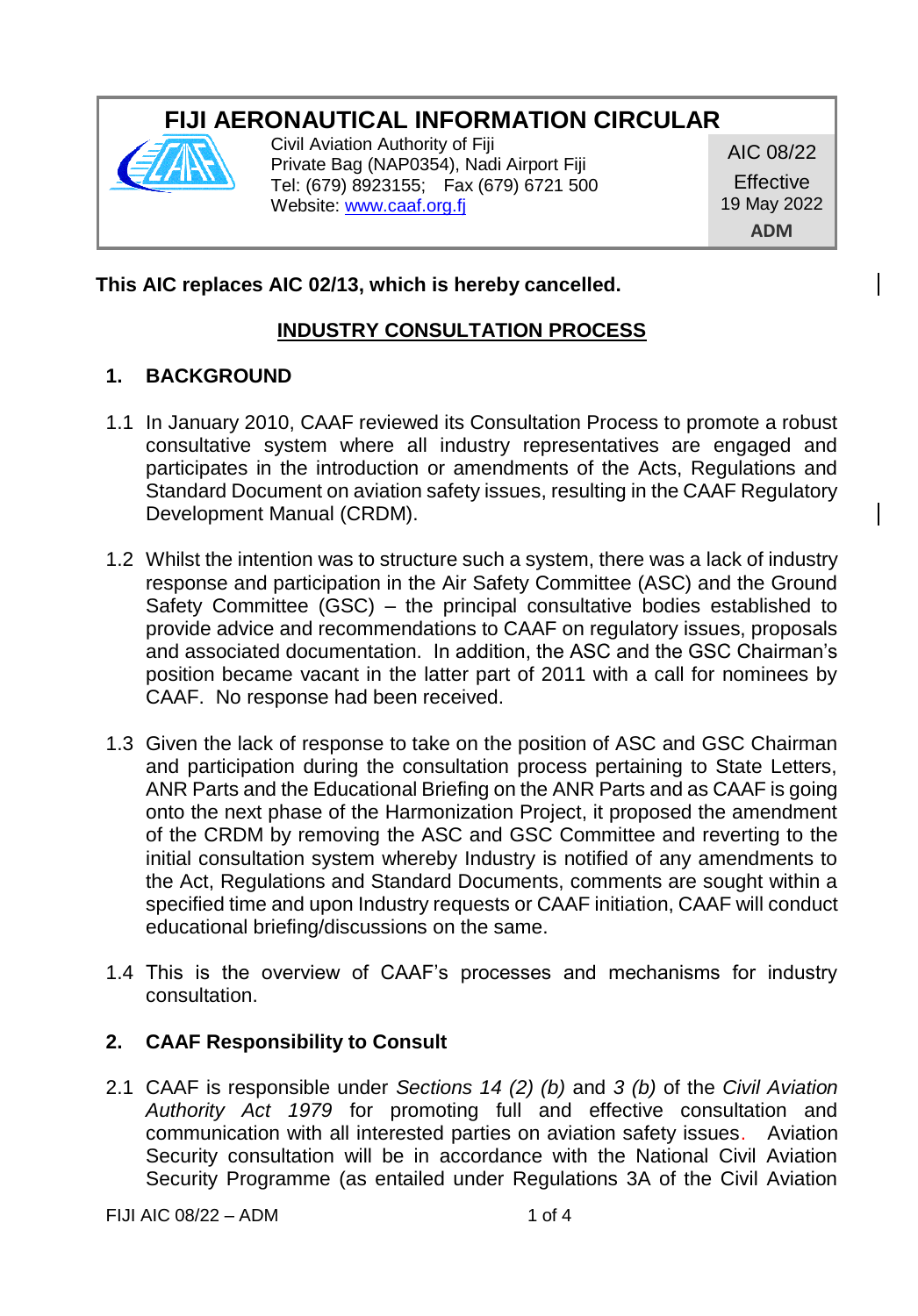(Security) Regulations 1994) which has been delegated by the Minister for Civil Aviation to CAAF.

- 2.2 When conducting regulatory development activities, CAAF's method in conducting consultation is to seek early and on-going input and comments from interested parties regarding aviation safety issues and proposals to introduce new or amend Acts, Regulations (hereinafter referred to as the "Legislations") and Standards.
- 2.3 Where the change or amendment in the Legislations results in a difference from an ICAO Standard, whether more or less restrictive, then actions must be initiated under a separate procedure for the Filing of a Difference by CAAF – *General Procedures – OP – 07 – 1 – 10 Procedure for Listing and Notifying Differences*.

#### **3. Effective Consultation is Fundamental**

3.1 The Authority has made a commitment to improve consultation mechanisms and support consultation as required with all relevant stakeholders. Consultation ensures that both the regulator and the regulated parties have a good understanding of the proposal, alternative options to address it, possible administrative and compliance mechanisms and associated benefits, costs and risks.

However, consultation may be by-passed if there is a need to publish changes to standards that may be necessary to alleviate or minimise any risk of the death of or a serious injury to any person, or of damage to any property.

### **3. How CAAF Consults on Regulatory Development Activities**

There are 5 triggers that would result in the consultation process to be convened.

- 1. Proposals for Amendment (PfA) to an ICAO Annex or PANS document;
- 2. Proposed change to aviation legislation or CAAF SD arising from:
- a. an audit or an investigation (internal or external)
- b. a review of existing legislation/SDs;
- c. areas identified as requiring clarification and/or additional information and
- d. the need to align to international best practice.
- 3. Heightened threat level to global aviation arising out of terrorist activity;
- 4. A proposed change originating from the aviation industry (operators) as a result in a change to operating conditions into foreign countries;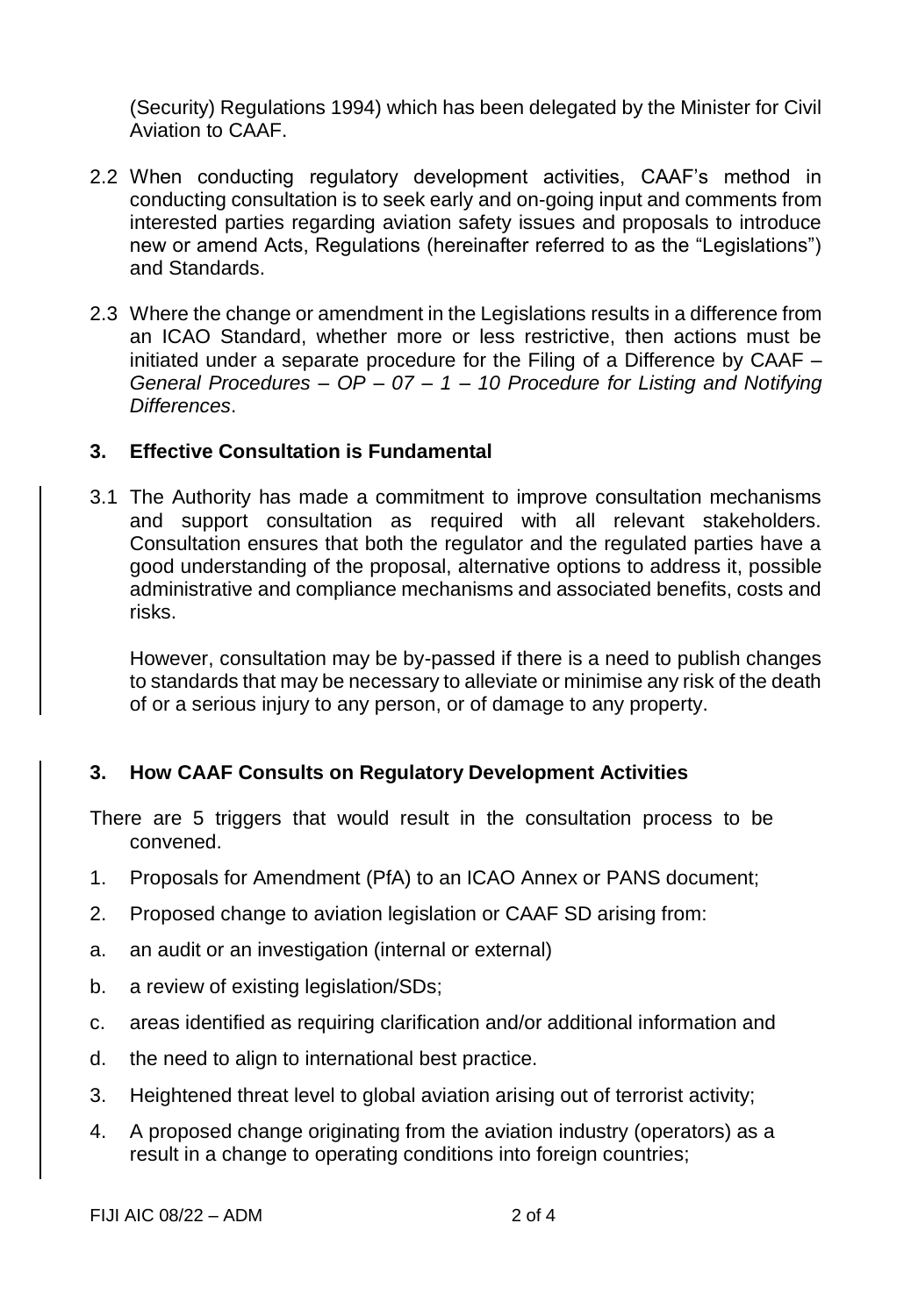- All Legislation drafts are coordinated/consulted with the Solicitor General's Legislative Drafting Department.
- Consultations on regulatory and non-regulatory proposals are commensurate with the extent and scope of the change, its impact on affected parties, and the degree of acceptance with the change. For example, regulatory changes of a minor, editorial nature are not subject to the full consultation process, but will involve less formal consultations, and notifications by the Authority.



#### **5. Consultation Communications and Vehicles**

**Internet** – All proposals for amendment (PfAs) are featured on the Authority's web page [www.caaf.org.fj](http://www.caaf.org.fj/) 

**Email** – The Authority will notify industry/ stakeholders

The consultation notification will:

- 1. Declare the Authority's intention to seek comment;
- 2. Describe the manner in which copies/information of the consultative document can be obtained;
- 3. Provide advice as to the period and method which responses may be made and lodged in relation to the proposal.

Generally, the Authority provides up to four weeks for comments to be received on any PfAs.

In cases where the proposal is easy to understand, minor or non-controversial, it may be subject to comment for shorter periods as determined by the Authority. The Authority's Chief Executive may extend the response period for large and complex proposals. **LEGISLATION OR STANDARDS CHANGE PROCESS**